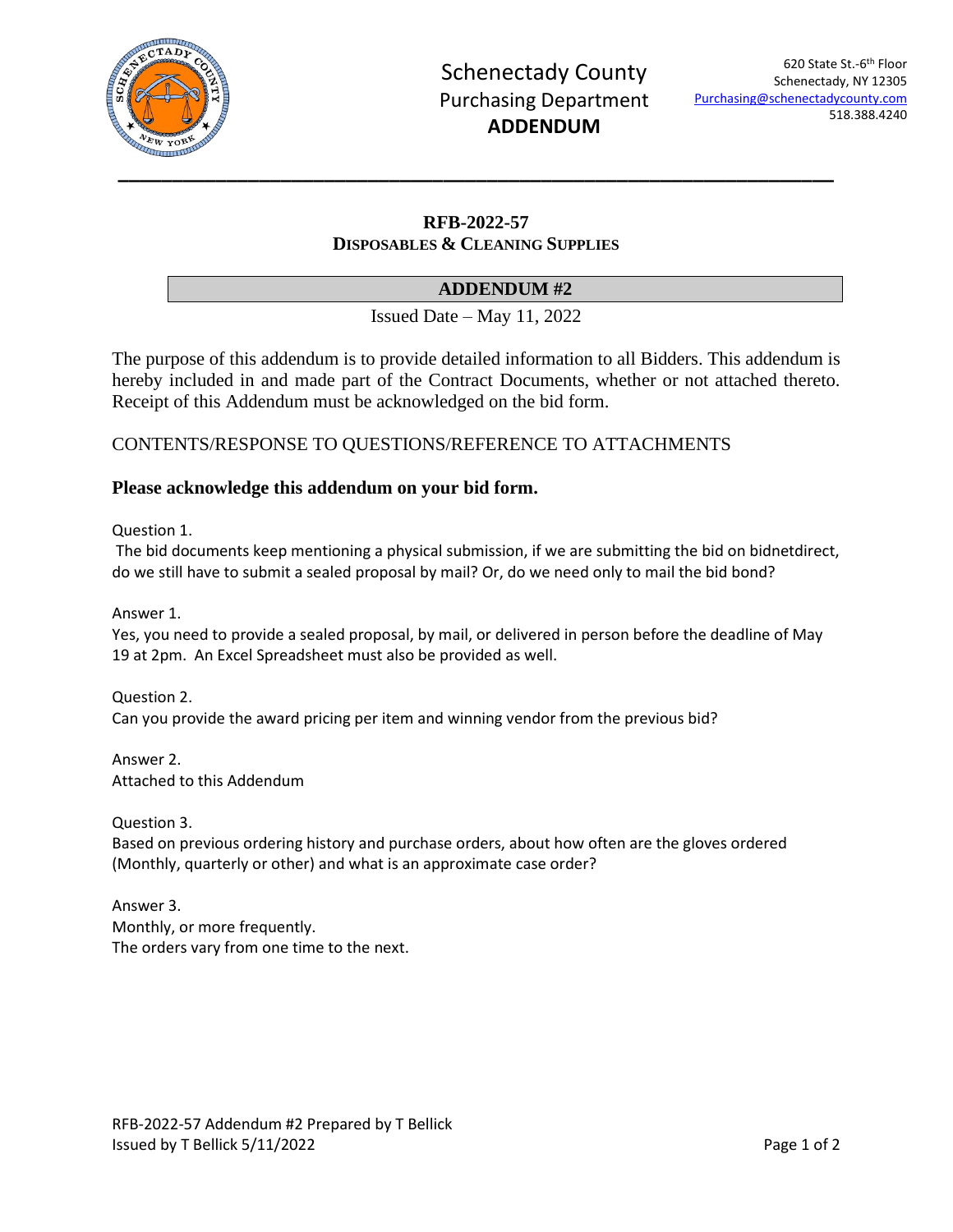

Question 4.

We see 8 main delivery location, but the bid document says "additional delivery sites will be included as needed by the county"?' Can you tell us how many Delivery locations in total?

Answer 4. Primarily we will have the 8 delivery locations appearing in the bid.

There are 10 other possible locations around the county.

Question 5 Is this bid a one-time delivery or multiple deliveries according to the required quantity?

Answer 5 There will be multiple deliveries over the term of the award.

Question 6 If this is an as-needed purchase contract, what is the estimated quantity of each purchase?

Answer 6 Orders vary from 1 item to multiple items.

Question 7 Does the bid packet need to be notarized.

Answer 7 No notary required.

# **END OF ADDENDUM #2**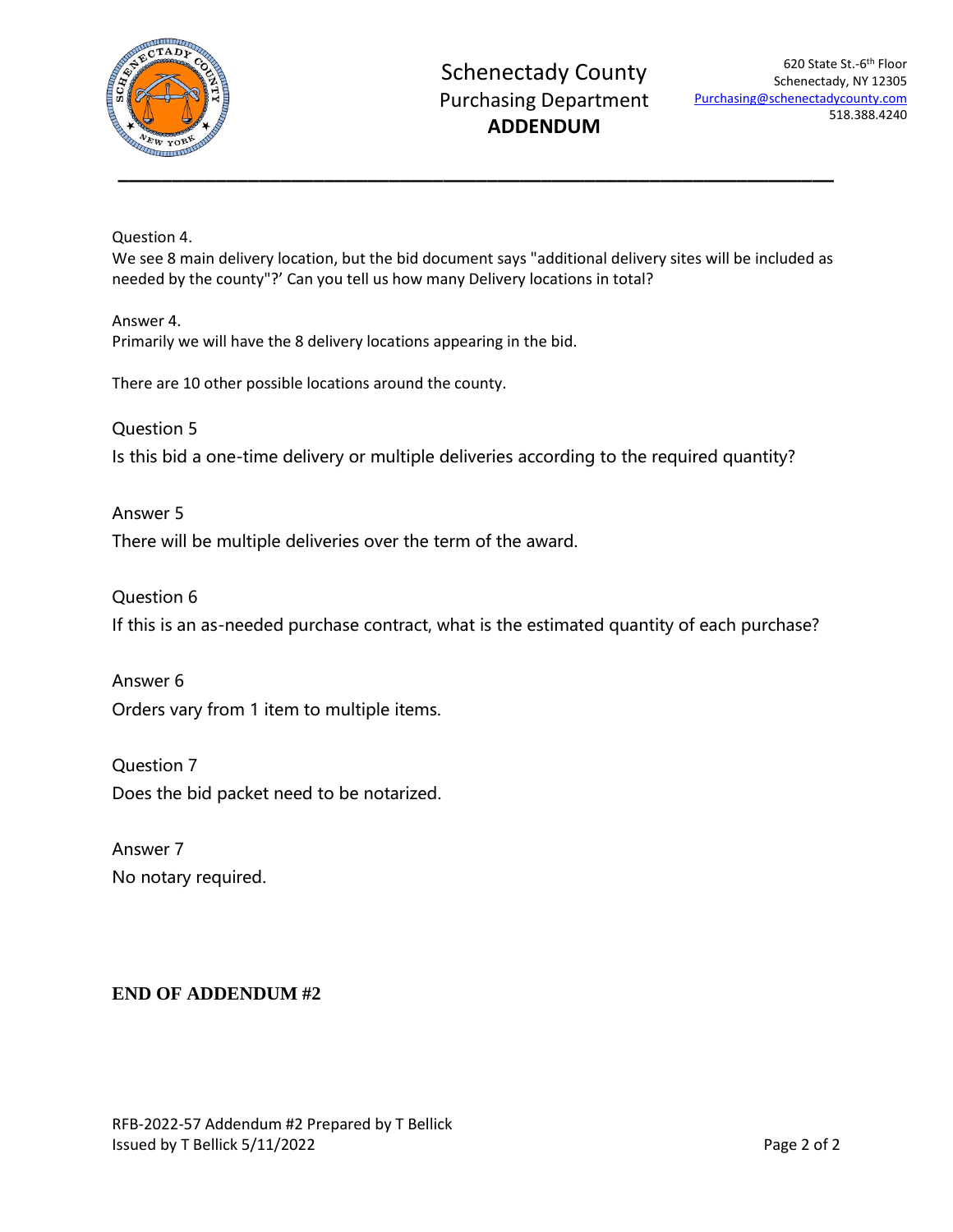## **RFB-2021-31 Bid Award**

| <b>GROUP</b>     | <b>Sub Group</b> | <b>COUNTY Assigned</b><br>Item# | Current<br>Quantity<br>Per UNIT | <b>Units</b>            | <b>Description</b>                                                  |             | <b>Bid Amount</b> | Alternative<br>Qty/Case or<br><b>Unit Size</b> | Notes-Specify Brand Name and Number | Awardee             |
|------------------|------------------|---------------------------------|---------------------------------|-------------------------|---------------------------------------------------------------------|-------------|-------------------|------------------------------------------------|-------------------------------------|---------------------|
|                  |                  |                                 |                                 |                         | <b>BATTERIES</b>                                                    |             |                   |                                                |                                     |                     |
| <b>Batteries</b> | <b>Batteries</b> | 90603/906031                    | 24                              | pk                      | Batteries, AA, Duracell, 24/pk                                      | Ś.          | 5.00              |                                                | DURACELL DURPC1500BKD               | W.B.Mason Co., Inc. |
| <b>Batteries</b> | <b>Batteries</b> | 90604/906041                    | 24                              | pk                      | Batteries, AAA, Duracell, 24/pk                                     | Ś           | 5.00              |                                                | DURACELL DURPC2400BKD               | W.B.Mason Co., Inc. |
| <b>Batteries</b> | <b>Batteries</b> | 90605                           | 12                              | pk                      | Batteries, C, Energizer, 12/pk                                      | Ś           | 5.38              |                                                | DURACELL DURPC1400                  | W.B.Mason Co., Inc. |
| <b>Batteries</b> | <b>Batteries</b> | 90606/9300                      | 12                              | pk                      | Batteries, D, Duracell, 12/pk,                                      | Ś           | 6.75              |                                                | DURACELL DURPC1300                  | W.B.Mason Co., Inc. |
| <b>Batteries</b> | <b>Batteries</b> | 90607                           | 12                              | pk                      | Batteries, 9 Volt, Duracell, 12/pk                                  | Ś.          | 10.13             |                                                | DURACELL DURPC1604BKD               | W.B.Mason Co., Inc. |
|                  |                  |                                 |                                 | <b>TRASH CONTAINERS</b> |                                                                     |             |                   |                                                |                                     |                     |
| Trash            | Cont.            | 9717                            | $\mathbf{1}$                    | Each                    | Trash Container, 32 Gallon, Continental HUSKEE3200 or equiv.        | Ś.          | 16.74             |                                                | <b>CONTINENTAL 3200</b>             | R.H. Crown Co. Inc. |
|                  |                  |                                 |                                 |                         | Trash Container, 32 Gallon Trash Container; Rubbermaid RUB2632      |             |                   |                                                |                                     |                     |
| Trash            | Cont.            | 9716                            | $\mathbf{1}$                    | Each                    | (replacement-no sub)                                                | \$          | 16.42             |                                                |                                     | Hill&Markes, Inc.   |
| Trash            | Cont.            | 8411                            | $\mathbf{1}$                    | Each                    | Trash Container, 44 Gallon; Impact 7744-3 or equiv.                 | $\zeta$     | 23.45             |                                                | <b>CONTINENTAL 4444</b>             | R.H. Crown Co. Inc. |
|                  |                  |                                 |                                 |                         | PAPER PRODUCTS/UTENSILS-KITCHEN                                     |             |                   |                                                |                                     |                     |
| Paper            | Cup              | 8428                            |                                 | 1000 Case               | 10 oz. FOAM Cup Lid, 1000/cs, Dart 10JL                             | Ś           | 15.78             |                                                |                                     | W.B.Mason Co., Inc. |
| Paper            | Cup              | 8425                            |                                 | 1000 Case               | 10 oz. FOAM cup, 1000/cs, Dart 10J10                                | $\varsigma$ | 30.22             |                                                |                                     | W.B.Mason Co., Inc. |
| Paper            | Flatware         | 8062                            |                                 | 1000 case               | Flatware polypropylene knife, Medium wt., 1000/cs                   | Ś.          | 5.39              |                                                | CRYSTALWARE CSWKNPPWP1000           | W.B.Mason Co., Inc. |
| Paper            | Flatware         | 8063                            |                                 | 1000 case               | Flatware Polypropylene forks Medium wt., 1000/cs                    | Ś           | 5.39              |                                                | CRYSTALWARE CSWFPPWP1000            | W.B.Mason Co., Inc. |
| Paper            | Flatware         | 8065                            | 1000 case                       |                         | Polypropylene Sporks, Medium wt., 1000/cs                           | Ś.          | 5.39              |                                                | CRYSTALWARE CSWSPKPPWP1000          | W.B.Mason Co., Inc. |
| Paper            | Flatware         | 8064                            | 1000 case                       |                         | Flatware Polypropylene Teaspoon, Medium Wt., 1000/cs                | Ś.          | 5.39              |                                                | CRYSTALWARE CSWTSPPWP1000           | W.B.Mason Co., Inc. |
|                  |                  |                                 |                                 |                         | 3 Compartment Styrofoam tray with hinged lid, 200/cs, Dart          |             |                   |                                                |                                     |                     |
| Paper            | Tray             | 90694                           |                                 | 200 Case                | DCC95HT3 or equiv.                                                  | Ś.          | 17.64             |                                                | DART DCC90HT3R                      | W.B.Mason Co., Inc. |
|                  |                  |                                 |                                 |                         | FOODSERVICE-FOOD STORAGE BAGS/WRAPS and BROWN PAPER BAGS            |             |                   |                                                |                                     |                     |
|                  |                  |                                 |                                 |                         | Brown, Paper, grocery bag (regular) 1/6 BAR 57# (12x7x17), 500/cs,  |             |                   |                                                |                                     |                     |
| Storage          | Bag              | 8089                            |                                 | 500 case                | Duro 80076 or equiv.                                                | \$          | 39.95             |                                                | DURO BAGSK1657                      | W.B.Mason Co., Inc. |
|                  |                  |                                 |                                 |                         | brown bags (lunch) 5 1/4 x 2 7/16 x 10 15/16, 500/bdl, DUO81082,    |             |                   |                                                |                                     |                     |
| Storage          | Bag              | 8091                            |                                 | 500 bundle              | genpak GK5500, or equiv.                                            | Ś.          | 11.41             |                                                | <b>DURO, DUO81082</b>               | Hill&Markes, Inc.   |
| Storage          | <b>Bag</b>       | 8040                            | 1000 case                       |                         | Wax Bakery Bag, 1000/cs, BagCraft PPC300298 or equiv.               | Ŝ.          | 45.22             |                                                | BAGCRAFT, PPC300298                 | Hill&Markes, Inc.   |
|                  |                  |                                 |                                 |                         |                                                                     | \$          |                   |                                                |                                     |                     |
| Storage          | Wrap             | 8077                            |                                 | 1 roll                  | plastic wrap 18"x2000'/rl                                           |             | 11.80             |                                                | INTEPLAST IBSFSW1802K               | W.B.Mason Co., Inc. |
| Storage          | Wrap             | 8501                            |                                 | 1 Roll                  | Aluminum Foil; 18" x 500'                                           | Ś.          | 13.02             |                                                | CRYSTALWARE CSWF18500SD             | W.B.Mason Co., Inc. |
|                  |                  |                                 |                                 |                         | <b>FOODSERVICE-APRONS &amp; HATS/HAIRNETS/BARTOWELS</b>             |             |                   |                                                |                                     |                     |
|                  |                  |                                 |                                 |                         | Food Service, Disposable Aprons; heavy weight; 28" x46", 1000/cs,   |             |                   |                                                |                                     |                     |
| FoodServe        | Serve            | 8088                            | 1000 case                       |                         | Safety Zone AXX-DW2-2 or equiv.                                     | \$          |                   | 46.46 500/Case                                 | ATXP28462                           | <b>WB Mason</b>     |
| FoodServe        | Serve            | 8086                            | 1000 case                       |                         | kitchen hats non woven bouffant style, 21", 1000/cs                 | Ś.          | 17.11             |                                                | CRYSTALWARE CSWSBC21W1000           | W.B.Mason Co., Inc. |
|                  |                  |                                 |                                 |                         | Food Service Hairnet - Heavy - Large, 24", CRYSTALWARE              |             |                   |                                                | CRYSTALWARE CSWSHN22BR1440;         |                     |
| FoodServe        | Serve            | 90268                           |                                 | 1000 Case               | CSWSHN22BR1440; SOLD AS 1440/CS; BROWN                              | Ś.          | 67.19             |                                                | <b>BROWN</b>                        | W.B.Mason Co., Inc. |
|                  |                  |                                 |                                 |                         |                                                                     |             |                   |                                                |                                     |                     |
| FoodServe        | Towel            | 90667                           |                                 | 12 Pack                 | Food Service, Kitchen, Bar Towels, Ribbed Cotton, 20" Long, 12/pack | \$          | 5.61              |                                                | WINCO WNCBTW30                      | W.B.Mason Co., Inc. |
|                  |                  |                                 |                                 |                         | <b>PAPER PRODUCTS/PAPER TOWELS</b>                                  |             |                   |                                                |                                     |                     |
| Paper            | <b>PT</b>        | 8122                            | 2400 case                       |                         | C-Fold Towels - unbleached, Marcal P100N or equiv.                  | Ś.          | 11.96             |                                                | MRCP100N                            | W.B.Mason Co., Inc. |
|                  |                  |                                 |                                 |                         |                                                                     |             |                   |                                                |                                     |                     |
| Paper            | PT               | 8121                            | 2400 case                       |                         | C-Fold Bleached, GENCF2400 or equiv.                                | \$          | 12.93             |                                                | Morcon, Morc122, 12/200/CS          | Hill&Markes, Inc.   |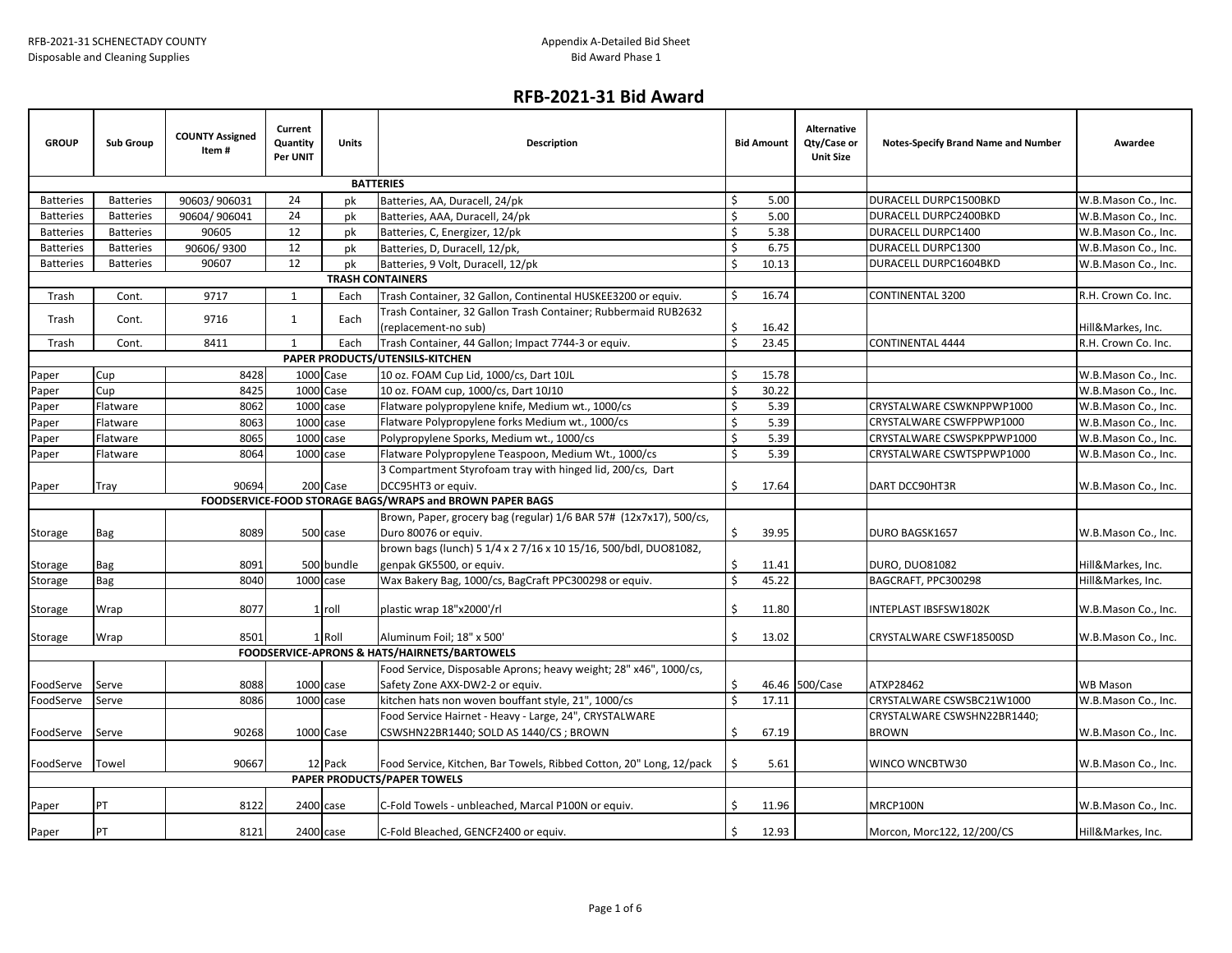| <b>GROUP</b> | <b>Sub Group</b> | <b>COUNTY Assigned</b><br>Item# | Current<br>Quantity<br>Per UNIT | <b>Units</b>          | <b>Description</b>                                                                                                         |                    | <b>Bid Amount</b> | <b>Alternative</b><br>Qty/Case or<br><b>Unit Size</b> | <b>Notes-Specify Brand Name and Number</b> | Awardee                                  |
|--------------|------------------|---------------------------------|---------------------------------|-----------------------|----------------------------------------------------------------------------------------------------------------------------|--------------------|-------------------|-------------------------------------------------------|--------------------------------------------|------------------------------------------|
|              |                  |                                 |                                 |                       | Roll Towel; Baywest Battery operated disp; Ecosoft Brand 8' x                                                              |                    |                   |                                                       |                                            |                                          |
| Paper        | PT               | 8127                            |                                 | 6 case                | 800'/Bleached/White, BAY314P6                                                                                              | Ś                  | 35.37             |                                                       | <b>ESSITY, SCA8031400</b>                  | Hill&Markes, Inc.                        |
| Paper        | PT               | 8128/55003030                   |                                 | 6 case                | Enmotion Paper Towels, 6rl/cs, GPF89460                                                                                    | \$                 | 42.12             |                                                       |                                            | Hill&Markes, Inc.                        |
|              | PT               | 8034                            |                                 | 32 case               | Kitchen Roll Towels - 85 sheet/roll; 32 cases/case or equivalent.<br>*MUST BE INDIVIDUALLY WRAPPED, Marcal 06350 or equiv. | \$                 | 16.47             |                                                       |                                            |                                          |
| Paper        | PT               | 90269/55003000                  |                                 | 6 Case                | KIM25703 Scott Mod Roll 7.5*1150', 6 rl/cs, KIM25703                                                                       | $\mathsf{\hat{S}}$ | 56.53             |                                                       | KIMBERLY CLARK, KIM25703                   | W.B.Mason Co., Inc.<br>Hill&Markes, Inc. |
| Paper        |                  |                                 |                                 |                       | Scott Slimfold Towels, 7 1/2 * 11 3/5, White, 90/Pack, 24                                                                  |                    |                   |                                                       |                                            |                                          |
| Paper        | PT               | 90270/55009000                  |                                 | 24 Case               | Packs/Carton, KIM04442                                                                                                     | Ś                  | 19.67             |                                                       | KCC04442                                   | W.B.Mason Co., Inc.                      |
| Paper        | Dispenser        | 90695                           |                                 | 1 Each                | Enmotion Paper Towel Dispensers- Gray Front, GPF59462                                                                      | \$                 | 30.00             |                                                       |                                            | Hill&Markes, Inc.                        |
| Paper        | Dispenser        | 90696                           |                                 | 1 Each                | Enmotion Paper Towel Dispensers- Blue Front, GPF59460                                                                      | Ś                  | 30.00             |                                                       |                                            | Hill&Markes, Inc.                        |
|              |                  |                                 |                                 |                       | PAPER PRODUCTS/BATHROOM                                                                                                    |                    |                   |                                                       |                                            |                                          |
| Paper        | Other            | 8135                            |                                 | 250 case              | Maxi Pads - Folded, 250IM-C or equiv.                                                                                      |                    |                   |                                                       |                                            | W.B.Mason Co., Inc.                      |
| Paper        | FT.              | 8125                            |                                 | 30 case               | facial tissue, 2 PLY - 100/bx/30/cs; Cascades CSWT1002P30 or equvl                                                         |                    |                   |                                                       |                                            |                                          |
| Paper        | <b>TT</b>        | 90601/55003006                  |                                 | 36 Case               | Coreless Toilet Paper; 36/cs GPF19375                                                                                      | \$                 | 40.80             |                                                       |                                            | W.B.Mason Co., Inc.                      |
| Paper        | IT               | 55003020                        |                                 | Case                  | Coreless JRT JR, 2 Ply, 12/1150', KIM07006                                                                                 | Ŝ.                 | 39.89             |                                                       | <b>KCC07006</b>                            | W.B.Mason Co., Inc.                      |
|              |                  |                                 |                                 |                       | Toilet Tissue to FIT BAYWEST 4 roll dispenser; 2ply; Ecosoft; white; 616                                                   |                    |                   |                                                       |                                            |                                          |
| Paper        | TT               | 8124                            |                                 | 48 case               | sheets; 3.75" x 4"; 48/cs; Baywest 616                                                                                     |                    |                   |                                                       | ESSITY, SCA240616                          | Hill&Markes, Inc.                        |
| Paper        | <b>TT</b>        | 8123                            |                                 | 96 case               | Toilet Tissue, 2 Ply, 4 1/2", 96 rl/cs- Cascades CASB040                                                                   | \$                 | 28.85             |                                                       | <b>ATLAS PAPER ALM275</b>                  | W.B.Mason Co., Inc.                      |
|              |                  |                                 |                                 |                       | GP Compact 4 Roll Coreless Toilet Paper Dispenser MFG 56744 or                                                             |                    |                   |                                                       |                                            |                                          |
| Paper        | Disp.            | 50698/55000698                  |                                 | 1 Each                | equivalent                                                                                                                 | Ś.                 | 19.50             |                                                       |                                            | R.H. Crown Co. Inc.                      |
|              |                  |                                 |                                 |                       | Surface Mount Single Roll Toilet Tissue Dispenser, Contintental RT22                                                       |                    |                   |                                                       |                                            |                                          |
| Paper        | Dispenser        | 90697                           |                                 | 1 Each                | Or Equiv                                                                                                                   |                    | 7.32              |                                                       |                                            | W.B.Mason Co., Inc.                      |
|              |                  |                                 |                                 |                       | Vandal Resistant Side by Side Toilet Tissue Holder, Continental RT23 or                                                    |                    |                   |                                                       |                                            |                                          |
| Paper        | Disp.            | 90698                           |                                 | 1 Each                | equiv.                                                                                                                     | \$                 | 14.93             |                                                       |                                            | W.B.Mason Co., Inc.                      |
|              |                  |                                 |                                 | <b>CLEANING TOOLS</b> |                                                                                                                            |                    |                   |                                                       |                                            |                                          |
| Tool         | <b>Bottle</b>    | 8107/8102                       |                                 | 1 Each                | Trigger Spray Tops 32 OZ, Impact6900                                                                                       | Ŝ.                 | 0.49              |                                                       | <b>IMP6900</b>                             | Chesapeake Corp.                         |
| Tool         | <b>Bottle</b>    | 8106/8103                       |                                 | $1$ each              | Trigger Spray Bottles 32 OZ, Impact503200                                                                                  | \$                 | 0.60              |                                                       | IMP5032WG                                  | Chesapeake Corp.                         |
|              |                  |                                 |                                 |                       | Pulse Mop Kit 56", 21 oz, Aluminum, Yellow, UPC86876192339, Model                                                          |                    |                   |                                                       |                                            |                                          |
| Tool         | Mop              | 55001951                        |                                 | 1 Each                | #1835528, 1 ea, (UISS2018)                                                                                                 | \$                 | 68.99             |                                                       | RUBBERMAID RCP1835528                      | W.B.Mason Co., Inc.                      |
|              |                  |                                 |                                 |                       | HYGEN Quick Connect S-S Frame, Wet/Dry Mop 18w x 3 1/2d,                                                                   |                    |                   |                                                       |                                            |                                          |
| Tool         | Micro            | 9902                            |                                 | 6 case                | Aluminum, Yellow, 6/cs, Manufacturer # Q56000 or equivalent                                                                | Ś                  | 14.67             |                                                       | RUBBERMAID RCPQ560                         | W.B.Mason Co., Inc.                      |
| Tool         | Micro            | 90672                           |                                 | 24 case               | Microfiber Cleaning Cloths, 16x16, Green                                                                                   | \$                 | 6.46              |                                                       | <b>GENMFWG</b>                             | Chesapeake Corp.                         |
| Tool         | Toilet           | 90659                           |                                 | $1$ each              | Toilet Plunger, Commercial, 17", Tolco 280174 or equiv.                                                                    | \$                 | 2.10              |                                                       | <b>HBSOI</b>                               | Chesapeake Corp.                         |
| Tool         | Toilet           | 90660                           |                                 | 1 case                | Toilet Brush - Long Handle, NO METAL parts, wires, etc., PCB210 or<br>equiv.                                               | \$                 | $0.89$ 1/EA       |                                                       | RUBBERMAID, RUB6310                        | Hill&Markes, Inc.                        |
|              |                  |                                 |                                 |                       | Dust Pan; Plastic; Non-Breakable; No Metal Edges/Handles, 12/cs,                                                           |                    |                   |                                                       |                                            |                                          |
| Tool         | Dust             | 8095                            |                                 | 12 case               | Continental 712 or equiv.<br>Stand up dust pan - "butler pan", RUB2531                                                     | \$<br>Ŝ.           | 16.80             | 12/CS                                                 | RUBBERMAID, RUB200                         | Hill&Markes, Inc.                        |
| Tool         | Dust             | 8096                            |                                 | 1 Each                |                                                                                                                            | Ŝ.                 | 7.49              |                                                       |                                            | Hill&Markes, Inc.                        |
| Tool         | Dust             | 90640<br>8414                   |                                 | $1$ each<br>12 Case   | Lamb's Wool Extendable Dusters; 4', 355ESH or equiv.<br>Angle Brooms, ABCO BR1024MH or equiv.                              | Ś                  | 4.59<br>36.30     | 44", 1/EA<br>6 in case                                | LAMBSKIN, LAM350EX                         | Hill&Markes, Inc.<br>Cooper Friedman     |
| Tool         | Broom            | 90675                           |                                 | 1 Each                |                                                                                                                            | Ś                  | 11.89             |                                                       |                                            |                                          |
| Tool         | <b>Broom</b>     |                                 |                                 |                       | 18" Multisurface Pushbroom with handle RUBM 2040055                                                                        |                    |                   |                                                       |                                            | Hill&Markes, Inc.                        |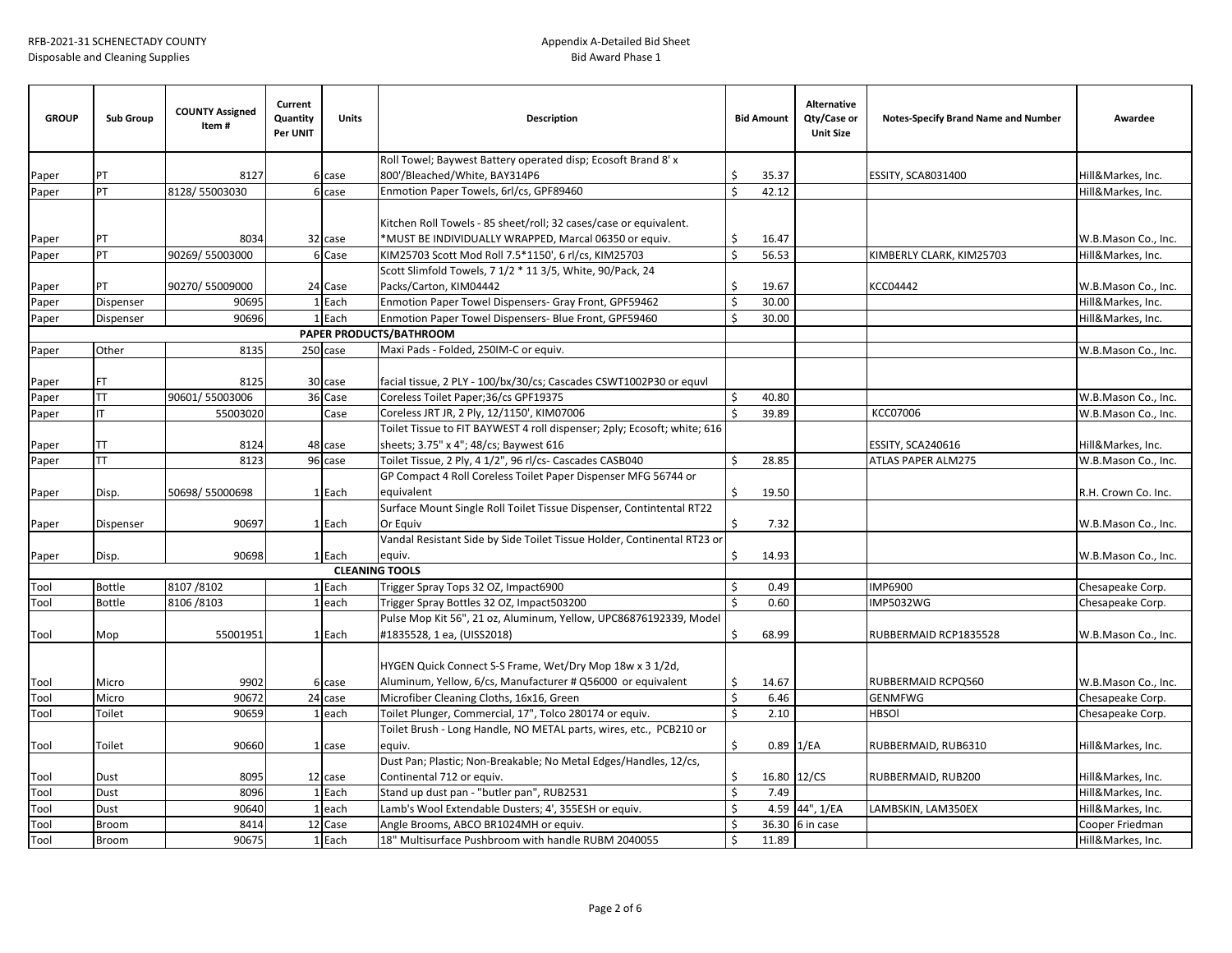| <b>GROUP</b>                                                                                     | <b>Sub Group</b>     | <b>COUNTY Assigned</b><br>Item# | Current<br>Quantity<br>Per UNIT | Units            | <b>Description</b>                                                                        |               | <b>Bid Amount</b> | Alternative<br>Qty/Case or<br><b>Unit Size</b> | Notes-Specify Brand Name and Number                             | Awardee                                    |
|--------------------------------------------------------------------------------------------------|----------------------|---------------------------------|---------------------------------|------------------|-------------------------------------------------------------------------------------------|---------------|-------------------|------------------------------------------------|-----------------------------------------------------------------|--------------------------------------------|
|                                                                                                  |                      |                                 |                                 |                  | Rubbermaid H235 Gripper Clamp Style Wet mp Handle, Plastic Yellow                         |               |                   |                                                |                                                                 |                                            |
| Tool                                                                                             | Handle               | 8008/55001102                   |                                 | 1 Each           | Head, Viny coated Aluminum handle, 60"                                                    | \$            | 14.73             |                                                |                                                                 | Hill&Markes, Inc.                          |
| Tool                                                                                             | Mop-Bucket           | 54013                           |                                 | 1 each           | RUBBERMAID FG759088YEL Mop Bucket UNIBODY                                                 | Ś.            | 54.12             |                                                |                                                                 | Hill&Markes, Inc.                          |
|                                                                                                  |                      |                                 |                                 |                  |                                                                                           |               |                   |                                                |                                                                 |                                            |
| Tool                                                                                             | Mop-Bucket           | 8115                            |                                 | 1 Each           | Dual Pack Mop/Wringer Bucket, 36 quart, Impact 742636-34 or equiv.                        | S.            | 46.90             | <b>PCM8000</b>                                 |                                                                 | Chesapeake Corp.                           |
|                                                                                                  |                      |                                 |                                 |                  | Loop wet mopheads, washable, LARGE; Blend Loop Large, 5" wide                             |               |                   |                                                |                                                                 |                                            |
|                                                                                                  |                      |                                 |                                 |                  | band mop head; 24 oz, 3/case; Tuway TUWWT245 or Gold Stat                                 |               |                   |                                                |                                                                 |                                            |
| Tool                                                                                             | Mop                  | 90271                           |                                 | 3 case           | ASB5LB, or equiv                                                                          | Ś.            | 20.13             |                                                | TUWAY, TUWWT245PK3                                              | Hill&Markes, Inc.                          |
|                                                                                                  |                      |                                 |                                 |                  | Cotton Looped End Wet Mops, #20, White, 5" Headband 12/ct Item:                           |               |                   |                                                | ABOLM2001WN20-cotton looped end wet                             |                                            |
| Tool                                                                                             | Mop                  | 8047                            |                                 | 3 case           | ABCO ABOLM2001WN20 or equivalent                                                          | Ś.            | 27.21 12/ct       |                                                | mops                                                            | W.B.Mason Co., Inc.                        |
|                                                                                                  |                      |                                 |                                 |                  | Mophead; medium; "CUT END"; #16; Wide Band Top, pCMP024C or                               |               |                   |                                                |                                                                 |                                            |
| Tool                                                                                             | Mop                  | 8408                            |                                 | 1 Dozen          | equiv.                                                                                    | Ś             | 17.41 12/ct       |                                                | ABOCM2016S-#16 cut end wet mop                                  | W.B.Mason Co., Inc.                        |
| Tool                                                                                             | Mop                  | 8132                            |                                 | 1 each           | Johnny Mops, Tolco 280100 or equiv.                                                       | Ś.            | 0.60              |                                                | <b>IMPACT PRODUCTS, IMP204</b>                                  | Hill&Markes, Inc.                          |
| Tool                                                                                             | Scrub                | 8093                            |                                 | 12 box           | scrub pads stainless steel                                                                | \$<br>$\zeta$ | 2.96              | 12/ct                                          | ROYAL PAPER, ROYS7756                                           | Hill&Markes, Inc.                          |
| Tool                                                                                             | Scrub                | 8126                            |                                 | 60 case          | Green Scouring Pads, 3M or equivalent                                                     |               | 13.68             |                                                | DISCO, DSCMD69                                                  | Hill&Markes, Inc.                          |
|                                                                                                  |                      |                                 |                                 |                  |                                                                                           | Ś             |                   |                                                |                                                                 |                                            |
| Tool                                                                                             | Scrub<br>Scrub       | 8097/8099<br>8407               |                                 | 1 each<br>1 Each | Multi-level shower scrub brush - RUB6337 or REN03953 or equiv.                            | Ś             | 6.00<br>3.17 EA   |                                                | <b>BOARDWALK BWK5308</b>                                        | Hill&Markes, Inc.                          |
| Tool                                                                                             |                      |                                 |                                 |                  | Counter brush, ABCO 00100 or equivalent                                                   |               |                   |                                                |                                                                 | W.B.Mason Co., Inc.                        |
| Tool                                                                                             | Scrub                | 9000                            |                                 | 12 case          | Iron Handle Scrub Brush, 12/cs, Rubbermaid 6482CBLT or equiv.                             | Ś.            | 10.00             |                                                |                                                                 | Hill&Markes, Inc.                          |
| Tool                                                                                             | Sign                 | 90642/55004000                  |                                 | 1 Pack           | Floor Sign with "Caution Wet Floor" Imprint, 2-Sided, 24"*9*11.5",<br>RUB611277 or equiv. | Ŝ.            | 6.30              |                                                | RUBBERMAID, RUB611277                                           | Hill&Markes, Inc.                          |
| Tool                                                                                             | Sign                 | 8142/55008142                   |                                 | 1 Pack           | Site Safety Hanging Sign with "Closed for Cleaning", RUB9S15 or equiv                     | l\$           | 8.40              |                                                | RUBBERMAID, RUB9S15                                             | Hill&Markes, Inc.                          |
| Tool                                                                                             | Bath                 | 90700                           |                                 | 6 case           | Urinal Mats, 6/cs, Impact 1525 or equiv.                                                  | Ś             | 27.07             |                                                |                                                                 | W.B.Mason Co., Inc.                        |
| Tool                                                                                             | Bath                 | 8140                            |                                 | 1 Pack           | Sanitary Napkin Receptacle                                                                | Ś             | 13.02             |                                                | IMPACT PRODUCTS, IMP1102                                        | Hill&Markes, Inc.                          |
| Tool                                                                                             | <b>Bath</b>          | 8141                            |                                 | 250 Box          | Sanitary Napkin Receptacle Wax Liners                                                     | Ś             | 13.73             |                                                | RUBBERMAID, RUB6141                                             | Hill&Markes, Inc.                          |
| Tool                                                                                             | <b>Bath</b>          | 90643/55001040                  |                                 | 12 Case          | White Toilet Bowl Caddy, 12/cs, Impact 150                                                | Ś             | 36.71             |                                                |                                                                 | Hill&Markes, Inc.                          |
|                                                                                                  |                      |                                 |                                 |                  | <b>FLOOR MACHINE PADS</b>                                                                 |               |                   |                                                |                                                                 |                                            |
| Cleaner                                                                                          | FloorPad             | 8410<br>8415                    |                                 | 5 Case           | 20" Black floor machine pad, 5/CS                                                         | \$<br>Ś.      | 10.36             |                                                | ACS ACS7220                                                     | W.B.Mason Co., Inc.                        |
| Cleaner<br>Cleaner                                                                               | FloorPad<br>FloorPad | 8416                            |                                 | 5 Case<br>5 Case | 20" Blue Scrubbing Floor Pad; 5/CS<br>20" Red Scrubbing Floor Pad; 5/CS                   | Ś             | 10.36<br>10.36    |                                                | ACS ACS5320<br>ACS ACS5120                                      | W.B.Mason Co., Inc.                        |
| Cleaner                                                                                          | FloorPad             | 8419                            |                                 | 5 Case           | 20" White Buffing Floor Pads; 5/CS                                                        | Ś             | 10.36             |                                                | ACS ACS4120                                                     | W.B.Mason Co., Inc.<br>W.B.Mason Co., Inc. |
| Cleaner                                                                                          | FloorPad             | 90702                           |                                 | 5 Case           | 19" carpet bonnet with scrub strips                                                       |               |                   |                                                |                                                                 |                                            |
|                                                                                                  |                      |                                 |                                 |                  | <b>CLEANING PRODUCTS &amp; FLOOR PADS-3M</b>                                              |               |                   |                                                |                                                                 |                                            |
| Cleaner                                                                                          | Floor                | 13022/55001000                  |                                 | Case             |                                                                                           | Ś             | 93.86             |                                                |                                                                 | Hill&Markes, Inc.                          |
| $2/2.5$ gal<br>Stance Floor Finish (Matte Finish) MMM59279<br><b>CLEANING PRODUCTS-DIVERSITY</b> |                      |                                 |                                 |                  |                                                                                           |               |                   |                                                |                                                                 |                                            |
| Cleaner                                                                                          |                      | 55001007                        |                                 | 12 Case          | Emerel Cream Cleanser, DIV94995295                                                        | Ś.            | 40.28             |                                                |                                                                 | Hill&Markes, Inc.                          |
|                                                                                                  |                      |                                 |                                 |                  |                                                                                           |               |                   |                                                |                                                                 |                                            |
| Cleaner                                                                                          | Floor                | 8031/55001010                   |                                 | 4 case           | Bravo Floor Stripper, No Scent, Good Quality, 4 gal/cs DIV95115940                        | Ś.            | 40.47             |                                                |                                                                 | Hill&Markes, Inc.                          |
|                                                                                                  |                      |                                 |                                 |                  | <b>CLEANING PRODUCTS-ECOLAB</b>                                                           |               |                   |                                                |                                                                 |                                            |
|                                                                                                  |                      |                                 |                                 |                  |                                                                                           |               |                   |                                                | ECOLAB, ECO6101984 (ITEM#<br>ECO6100381 WAS DISCONTINUED BY THE |                                            |
| Cleaner                                                                                          | Air                  |                                 | 8301 2/1.3ltr                   | Case             | QC Air freshener, 1.3 ltr/Dispenser, ECO6100381                                           | \$            |                   | 58.56 2/1.3L/CS                                | MFG)                                                            | Hill&Markes, Inc.                          |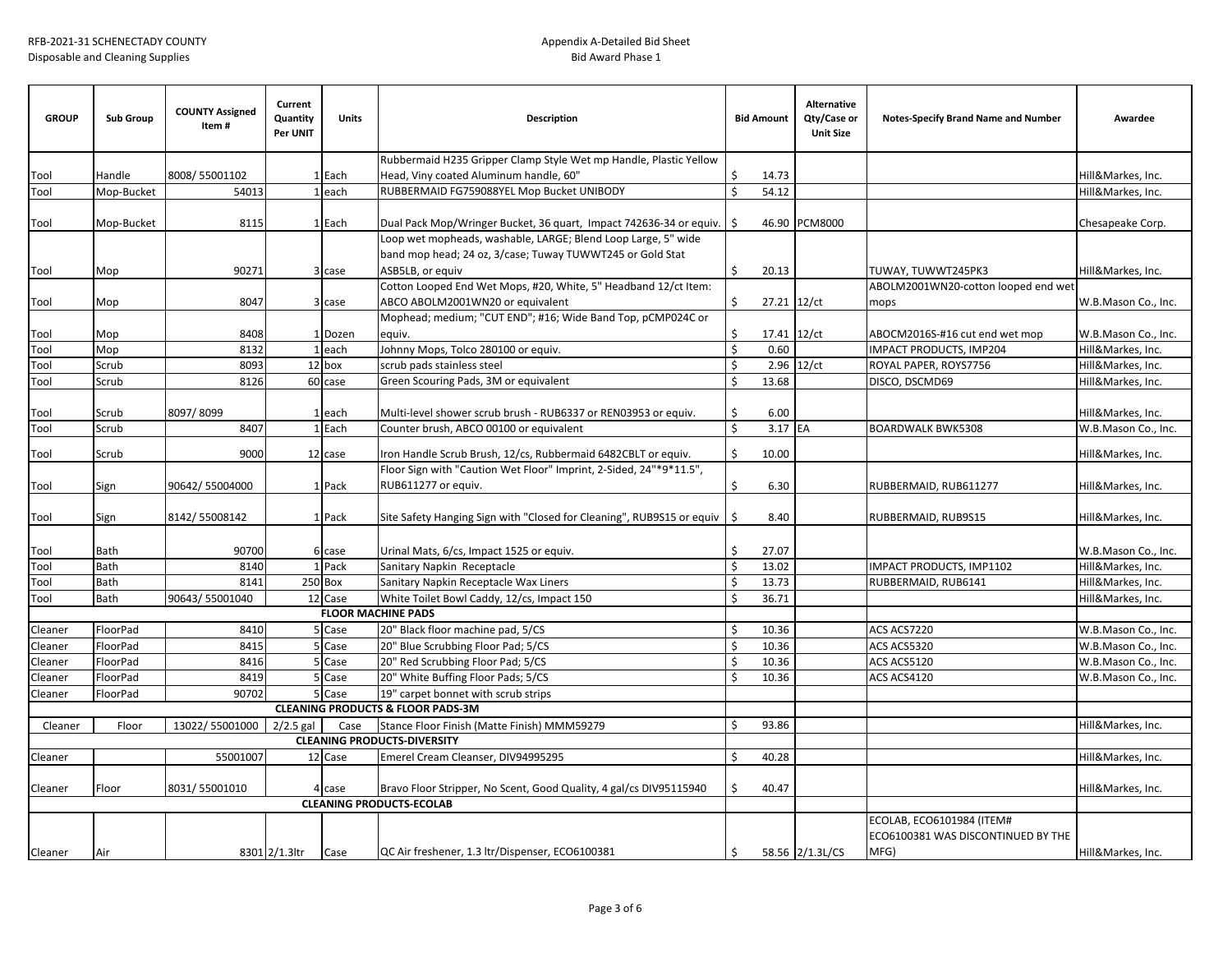| <b>GROUP</b>       | <b>Sub Group</b> | <b>COUNTY Assigned</b><br>Item# | Current<br>Quantity<br>Per UNIT | <b>Units</b>   | <b>Description</b>                                                                                                                           |         | <b>Bid Amount</b> | <b>Alternative</b><br>Qty/Case or<br><b>Unit Size</b> | <b>Notes-Specify Brand Name and Number</b>                               | Awardee             |
|--------------------|------------------|---------------------------------|---------------------------------|----------------|----------------------------------------------------------------------------------------------------------------------------------------------|---------|-------------------|-------------------------------------------------------|--------------------------------------------------------------------------|---------------------|
| Cleaner            | Bath             | 8044/90678                      | $2/1.3$ ltr                     | case           | Ecolab-QC Facilipro Bathroom Cleaner-Acid (6100300)-No Sub                                                                                   | Ś.      | 151.39            |                                                       | ECOLAB, ECO6100300                                                       | Hill&Markes, Inc.   |
| Cleaner            | Bath             |                                 | 90679 2/1.3ltr                  | case           | Ecolab-QC Facilipro Bathroom Cleaner-Neutral (6100274)-No Sub                                                                                | \$      | 65.33             |                                                       | ECOLAB, ECO6100274                                                       | Hill&Markes, Inc.   |
| Cleaner            |                  |                                 | 8003 4/9lb./cs.                 | case           | Ecolab Detergent, Solid Machine Power, ECO 6100185                                                                                           | \$      | 91.93             |                                                       | ECOLAB, ECO6100185                                                       | Hill&Markes, Inc.   |
| Cleaner            | Dish             | 8015/90275                      | $2/2$ gal                       | case           | Scout Pot & Pan Detergent, Item 10906                                                                                                        | \$      | 72.55             |                                                       | ECOLAB, ECO6110906                                                       | Hill&Markes, Inc.   |
| Cleaner            | <b>Dish</b>      | 8014                            |                                 | case           | Ecolab-Solid Brilliance Rinse Aid, ECO 25395                                                                                                 | Ŝ.      | 143.34            |                                                       | ECOLAB, ECO6125395                                                       | Hill&Markes, Inc.   |
| Cleaner            | <b>Disinfect</b> | 8017/90680                      | $2/1.3$ ltr                     | case           | Ecolab-QC Facilipro Ultra Concentrated A-456 II Disinfecting Cleaner<br>(6100262)-No Sub                                                     | Ŝ.      | 28.60             |                                                       | ECOLAB, ECO6100262                                                       | Hill&Markes, Inc.   |
| Cleaner            | Floor            |                                 | 8019 2/2.5gl                    | case           | Oasis Floor Cleaner, Non Ammonia, 115XP, ECO 10625                                                                                           | \$      | 43.25             |                                                       | ECOLAB, ECO6110625                                                       | Hill&Markes, Inc.   |
| Cleaner            | Floor            | 8302                            |                                 | 2 Case         | QC Multi Purpose Degreaser, 1.3 ltr/Dispenser, ECO61166861                                                                                   | Ś       |                   | 27.98 2/1.3L/CS                                       | ECOLAB, ECO6101047 (ITEM#<br>ECO61166861 WAS DISCONTINUED BY<br>THE MFG) | Hill&Markes, Inc.   |
| Cleaner            | Floor            | 8303                            |                                 | 2 Case         | QC Neutral Floor Cleaner, 1.3 ltr/Dispenser, ECO6100082                                                                                      | $\zeta$ | 40.27             |                                                       | ECOLAB, ECO6100082                                                       | Hill&Markes, Inc.   |
| Cleaner<br>Cleaner | Glass<br>Glass   | 8304<br>8030/90677              | $2/1.3$ ltr                     | 2 Case<br>case | QC Peroxide Glass Cleaner, 1.3 ltr/Dispenser, ECO6100610<br>Ecolab-QC Facilipro Peroxide Glass and Multi-Surface Cleaner<br>(6100608)-No Sub | Ŝ.      | 24.08             |                                                       | ECOLAB, ECO6100608                                                       | Hill&Markes, Inc.   |
| Cleaner            | Hand             | 8001/55000100                   |                                 | 6 Case         | DigiClean Anti-bacterial Foam Hand Soap; 6/cs(Sheriff dispensers),<br>ECO23672                                                               | \$      | 72.16             |                                                       | ECOLAB, ECO6101089                                                       | Hill&Markes, Inc.   |
| Cleaner            | Laundry          |                                 | 8007 5 gal                      | Pail           | Tri-Star Solar Brite laundry detergent (5 gallons per container),<br>ECO06100106                                                             | \$      |                   | 108.90 5 GL PAIL                                      | ECOLAB, ECO6101849 (ITEM#<br>ECO6100106 WAS DISCONTIUNED BY THE<br>MFG)  | Hill&Markes, Inc.   |
| Cleaner            | Laundry          | 8036                            |                                 | 5 Gallons      | Ecolab, Laundry Softener, Liquid, ECO 14310                                                                                                  | Ŝ.      | 86.03             |                                                       | ECOLAB, ECO6114310                                                       | Hill&Markes, Inc.   |
| Cleaner            | Laundry          |                                 | 8046 4/3lbs                     | case           | Ecolab Laundry Detergent Home-Style 3 lbs. Solid, ECO6101659                                                                                 | Ŝ.      | 89.05             |                                                       | ECOLAB, ECO6101659                                                       | Hill&Markes, Inc.   |
| Cleaner            | Laundry          |                                 | 8000 2/2lbs                     | case           | Ecolab-Solid Oxyguard Destainer ECO16021                                                                                                     | Ś       | 63.49             |                                                       | ECOLAB, ECO6116021                                                       | Hill&Markes, Inc.   |
| Cleaner            | Laundry          | 8038 / 55000104                 |                                 | 5 Gallons      | Ecolab-Laundry Destainer Liquid, ECO 15982                                                                                                   | Ŝ.      | 61.67             |                                                       | <b>ECOLAB, ECO6115982</b>                                                | Hill&Markes, Inc.   |
| Cleaner            | Other            | 90687                           |                                 | 1 each         | Revitalize miracle starter kit ECO14511<br><b>CLEANING PRODUCTS-DISH</b>                                                                     | Ŝ.      |                   | 51.98 4/22oz/CS                                       | ECOLAB, ECO6101125 (ITEM# ECO14511<br>WAS DISCONTINUED BY THE MFG)       | Hill&Markes, Inc.   |
|                    |                  |                                 |                                 |                |                                                                                                                                              |         |                   |                                                       |                                                                          |                     |
| Cleaner            | Dish             | 90280                           | $9/28$ oz                       | case           | Ultra Palmolive Dish Soap                                                                                                                    | Ŝ.      | 20.39             |                                                       | CPC06569                                                                 | Chesapeake Corp.    |
|                    |                  |                                 |                                 |                | <b>CLEANING PRODUCTS-OTHER</b>                                                                                                               |         |                   |                                                       |                                                                          |                     |
|                    |                  |                                 |                                 |                | Continuous Air Freshener Refill Summer Fresh (or other scent)                                                                                |         |                   |                                                       |                                                                          |                     |
| Cleaner            | Air              | 90641/55001900                  |                                 | 6 Case         | KIM12370                                                                                                                                     | Ś.      | 46.28             |                                                       |                                                                          | W.B.Mason Co., Inc. |
|                    |                  |                                 |                                 |                | Claire FOAMING Disinfectant ; SprayPak, 19oz, 12/cs, CLRCL876                                                                                |         |                   |                                                       |                                                                          |                     |
| Cleaner            | <b>Disinfect</b> | <b>NEW</b>                      |                                 | 12 case        | 'country scent'                                                                                                                              | \$      | 21.36             |                                                       |                                                                          | Hill&Markes, Inc.   |
|                    |                  |                                 |                                 |                |                                                                                                                                              |         |                   |                                                       | CLAIRE, CLRCL1002 (ITEM# CLRCS238 WAS                                    |                     |
| Cleaner            | Disinfect        | 8144                            |                                 | 12 case        | Claire Disinfectant "AEROSOL" Spray, CLRCS238, 12/cs                                                                                         | \$      |                   | 23.65 12/17oz/CS                                      | DISCONTINUED BY MFG)                                                     | Hill&Markes, Inc.   |
|                    |                  |                                 |                                 |                | Clorox Clean-Up Commerical Solution Disinfectant Refill, 4/128 oz/cs,                                                                        |         |                   |                                                       |                                                                          |                     |
| Cleaner            | Disinfect        |                                 | 90646 4/128oz                   | case           | CLO35420                                                                                                                                     | \$      | 30.89             |                                                       | CLOROX CLO35420/Sold as each                                             | W.B.Mason Co., Inc. |
|                    |                  |                                 |                                 |                | Clorox 31911 Disinfecting bio stain & odor remover, 6/32 oz/cs pull                                                                          |         |                   |                                                       |                                                                          |                     |
| Cleaner            | <b>Disinfect</b> | 8599/55000050                   | $6/32$ oz                       | case           | top bottle                                                                                                                                   | \$.     | 27.95             |                                                       | CLOROX, CLX31911                                                         | Hill&Markes, Inc.   |
| Cleaner            | Floor            | 90649 / 55001008                | 2 Tubs                          | Case           | Floor Neutralizer tabs, 2 tubs/cs, DRK990685 or equivalent                                                                                   | Ś       | 40.93             |                                                       | DIVERSEY, DIV990685                                                      | Hill&Markes, Inc.   |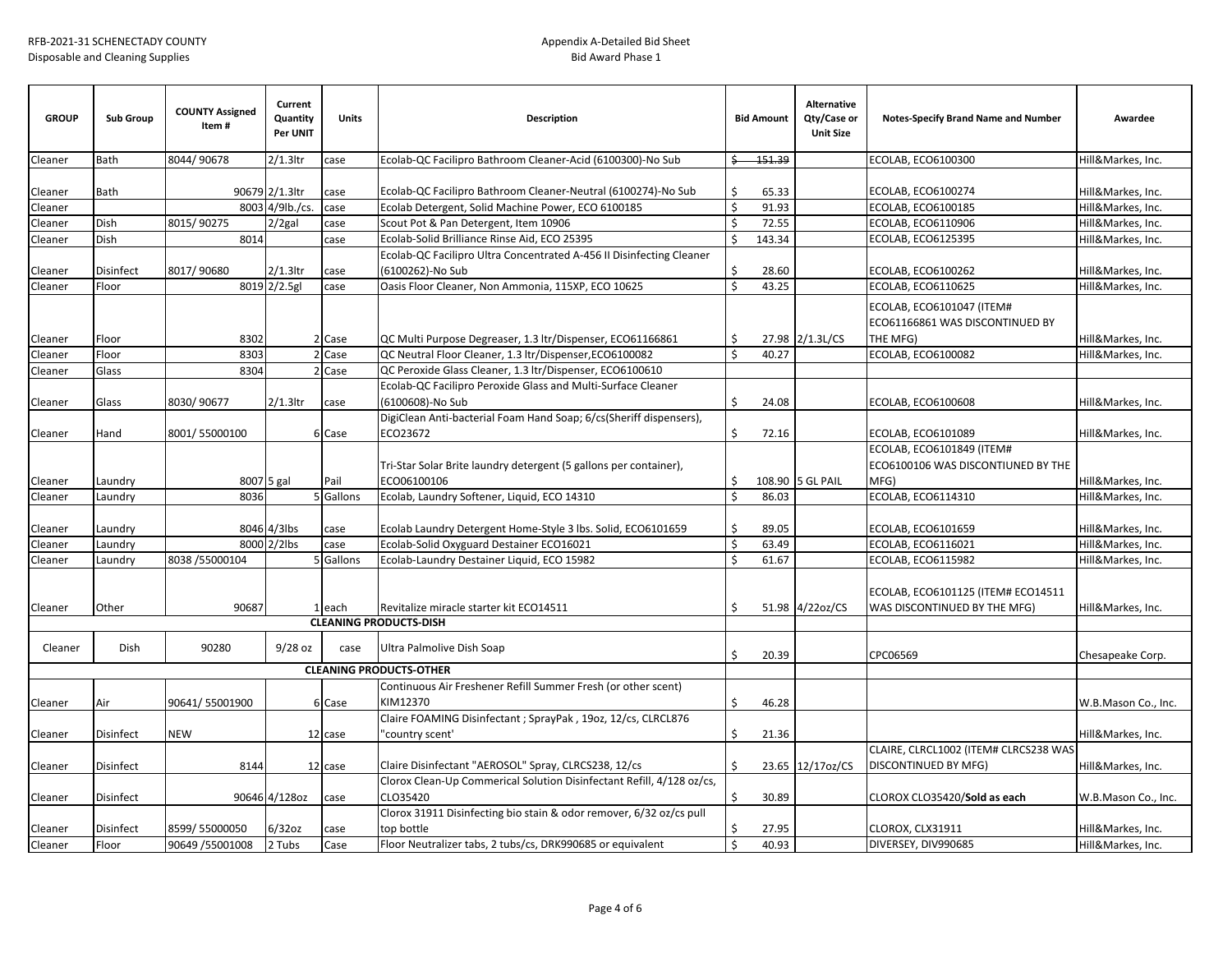| <b>GROUP</b>             | <b>Sub Group</b> | <b>COUNTY Assigned</b><br>Item# | Current<br>Quantity<br>Per UNIT | <b>Units</b> | <b>Description</b>                                                             |         | <b>Bid Amount</b> | <b>Alternative</b><br>Qty/Case or<br><b>Unit Size</b> | <b>Notes-Specify Brand Name and Number</b>   | Awardee             |
|--------------------------|------------------|---------------------------------|---------------------------------|--------------|--------------------------------------------------------------------------------|---------|-------------------|-------------------------------------------------------|----------------------------------------------|---------------------|
| Cleaner                  | Floor            | 8165                            |                                 | 4 Case       | Pine floor cleaner; 4 gal/cs; NO AMMONIA                                       | Ś.      | 15.10             |                                                       | SIMONIZ, SMZP2668004                         | Hill&Markes, Inc.   |
|                          |                  |                                 |                                 |              |                                                                                |         |                   |                                                       | SC JOHNSON SJN682252; SOLD AS EACH           |                     |
| Cleaner                  | Glass            | 8013                            |                                 | 4 case       | Windex only glass cleaner, gallons, 4 gal/case DRK90940                        | \$      | 30.68             |                                                       | @ \$7.67                                     | W.B.Mason Co., Inc. |
| Cleaner                  | Glass            | 8012                            |                                 | 12 case      | Windex only glass cleaner, 12 quarts/cs, DRK90139                              | \$      |                   | SCJ322338 - 8<br>27.22 quarts                         |                                              | Chesapeake Corp.    |
| Cleaner                  | Hand             | 55000505                        |                                 | 6 case       | KIM91554 Kleenex Antibacterial Foam Cleanser 6/1000 ml                         | Ś.      | 41.18             |                                                       | KIMBERLY CLARK KCC91554                      | W.B.Mason Co., Inc. |
| Cleaner                  | Hand             | 13024/55001150                  |                                 | 36 Case      | Hand Sanitizer, Travel size 4 oz. bottles, 36/cs Coloplast 1644 or<br>GJ965124 | \$      |                   | 36.71 24/4oz/CS                                       | GOJO, GJ965124<br>*Specify PACK Size         | Hill&Markes, Inc.   |
| Cleaner                  | Hand             | 90283/55003010                  |                                 | 2 case       | Purell Foam Sanitizer; 1200 ml, GOJO 1904-02                                   | Ŝ.      | 52.41             |                                                       | GOJO, GJ190402                               | Hill&Markes, Inc.   |
| Cleaner                  | Hand             | 55005000                        |                                 | case         | Hand Sanitizer, Purell ADX; 700ml, 4/cs G870404                                | Ŝ.      | 48.82             |                                                       | GOJO, GJ870504                               | Hill&Markes, Inc.   |
| Cleaner                  | Hand             | 90654                           |                                 | 4 case       | Gojo Power Gold, 2000 ml, 4/cs, GJ729504                                       | $\zeta$ | 64.02             |                                                       | GOJO GOJ7265                                 | W.B.Mason Co., Inc. |
| Cleaner                  | Hand             | <b>NEW</b>                      |                                 | 6 case       | Diversey, Soft Care Instant Hand Sanitizer Foam, 6/1.2L,C,<br>DIV100907873     | Ŝ.      | 80.47             |                                                       | DIVERSEY, DIV100907873                       | Hill&Markes, Inc.   |
| Cleaner                  | Hand             | 90800                           |                                 | 6 case       | Kutol, Clario Green Earth Foaming Hand Soap, 1000 ml, 6/case,<br>#KUT69041     |         | 38.14             |                                                       | KUTOL, KUT69041                              | Hill&Markes, Inc.   |
| Soap                     | Hand             | 9059                            |                                 | 4 Case       | Pink lotion hand soap; 4/gal/cs,:SMZCS0225004 or PCSPS1 or equiv.              | \$      | 15.18             |                                                       | <b>BOARDWALK BWK410CT</b>                    | W.B.Mason Co., Inc. |
| Cleaner                  | Other            | 8166                            |                                 | 12 case      | Simple Green, 24 fl oz bottle, 12/cs                                           | \$      | 51.95             |                                                       | SIMPLE GREEN, CAL13012                       | Hill&Markes, Inc.   |
| Cleaner                  | Other            | 8025                            |                                 | 4 case       | Limescale remover, 4/gal/cs, Limaway Equiv                                     | \$      |                   | 23.22 4/1GL/CS                                        | SIMONIZ, SMZL2125004                         | Hill&Markes, Inc.   |
| Cleaner                  | Other            | 8227                            |                                 | 24 Case      | Ajax 21 oz. 24/cs, or equiv.                                                   | $\zeta$ |                   | 22.57 CPC14278                                        |                                              | Chesapeake Corp.    |
| Cleaner                  | Other            | 90286 2 gal                     |                                 | case         | White Vinegar 2/1 gal/cs                                                       | Ś.      | 6.32              |                                                       | HEINZ HEI07549; SOLD AS 6GL/CS @<br>\$18.97  | W.B.Mason Co., Inc. |
| Cleaner                  | Other            | 90602                           |                                 | 12 Case      | Resolve Professional spot/stain remover; REC97402; 12/qt/cs                    |         |                   | 67.61 12/32oz                                         | RESOLVE, RAC97402                            | W.B.Mason Co., Inc. |
| Cleaner                  | Other            | 8626                            |                                 | 24 Pack      | Magic Eraser Foam Pads                                                         | Ŝ.      | 19.68             |                                                       | BOARDWALK BWK400BX; SOLD AS 10/BX<br>@\$8.20 | W.B.Mason Co., Inc. |
| Cleaner                  | Other            | 8005                            |                                 | 4 Gallons    | Simoniz Oven & Grill Cleaner; SMZG1380004                                      | \$      | 22.07             |                                                       | SIMONIZ, SMZG1380004                         | Hill&Markes, Inc.   |
| Cleaner                  | Other            | 8021                            |                                 | 12 case      | Strike Force - qts--RTU Heavy Cleaner/Degreaser, 12 qt/cs,<br>SMZC0595012      | Ŝ.      | 19.74             |                                                       | SIMONIZ, SMZC0595012                         | Hill&Markes, Inc.   |
| Cleaner                  | Other            | 90289                           |                                 | 12 case      | BIO-Enzymatic Urine Digester, 12/cs, Living Proof or equiv.                    | \$      | 22.88             |                                                       | LIVING PROOF LP12X1                          | R.H. Crown Co. Inc. |
| Cleaner                  | Other            | New                             |                                 | 12 case      | Drano Max Gel Clog Remover, 12/32oz/cs MPN: 694768                             | Ś.      | 54.10             |                                                       | DRANO 694768                                 | R.H. Crown Co. Inc. |
| Cleaner                  | Toilet           | 90662                           |                                 | 12 case      | Urinal blocks, refills, no screens, 12/cs, Freshscent                          | Ŝ.      | 8.13              | 12/ct                                                 | FRESH FRS12TOSSCH                            | W.B.Mason Co., Inc. |
| Cleaner                  | Toilet           | 8129                            |                                 | 12 box       | Urinal Blocks With Screen, 12/bx, Freshscent                                   | \$      | 13.75             |                                                       | CONTINENTAL 165, Pine Scent                  | R.H. Crown Co. Inc. |
| Cleaner                  | Toilet           | 8129                            |                                 | 12 box       | Urinal Blocks With Screen, 12/bx, Freshscent                                   | Ś       | 12.92             |                                                       | HOSPECO HOS01904                             | W.B.Mason Co., Inc. |
| Cleaner                  | Toilet           | 90663                           |                                 | 12 case      | Toilet Bowl Cleaner-Acid, 12/1 gt./cs, Simoniz SMZF1175012 or equiv.           | S.      | 14.72             |                                                       | CROWN MINT ACID 110112                       | R.H. Crown Co. Inc. |
| Cleaner                  | Toilet           | 8018                            |                                 | 12 case      | Non-Acid Toilet Bowl Cleaner 12/1 gt/cs                                        | \$      | 13.89             |                                                       | PRONTO 130012                                | R.H. Crown Co. Inc. |
| Laundry                  |                  | 8010                            |                                 | 6 case       | Chlorine Bleach - 6/1 GAL/cs                                                   | Ŝ.      | 12.24             |                                                       | PURE BRIGHT KIK11008635042                   | W.B.Mason Co., Inc. |
|                          |                  |                                 |                                 |              | <b>Cleaning Products - Wipes</b>                                               |         |                   |                                                       |                                              |                     |
| Cleaner                  | Wipe             | 90647                           | 6                               | case         | Stainless Steel Cleaner; wipes 6/40/cs, GNR993 or equivlent                    | Ś.      |                   | 50.41 6/40/case                                       | GENERATIONS, GNR993 (9.5x12" wipes)          | Hill&Markes, Inc.   |
| Cleaner                  | Wipe             | 90291/55003001                  | 8                               | case         | Dispatch Disinfectant Wipes 7"x8",8/150/cs, Clorox 69150                       | \$      | 103.53            |                                                       |                                              | Hill&Markes, Inc.   |
| Cleaner                  | Wipe             | 8098                            | 450                             | Case         | Monks Sanitizing Wipes; 75/tb;6/tb/cs; (COX 15949 equivalent)                  | \$      | 21.78             |                                                       | FLEX WIPES 6X75                              | R.H. Crown Co. Inc. |
| <b>LAUNDRY EQUIPMENT</b> |                  |                                 |                                 |              |                                                                                |         |                   |                                                       |                                              |                     |